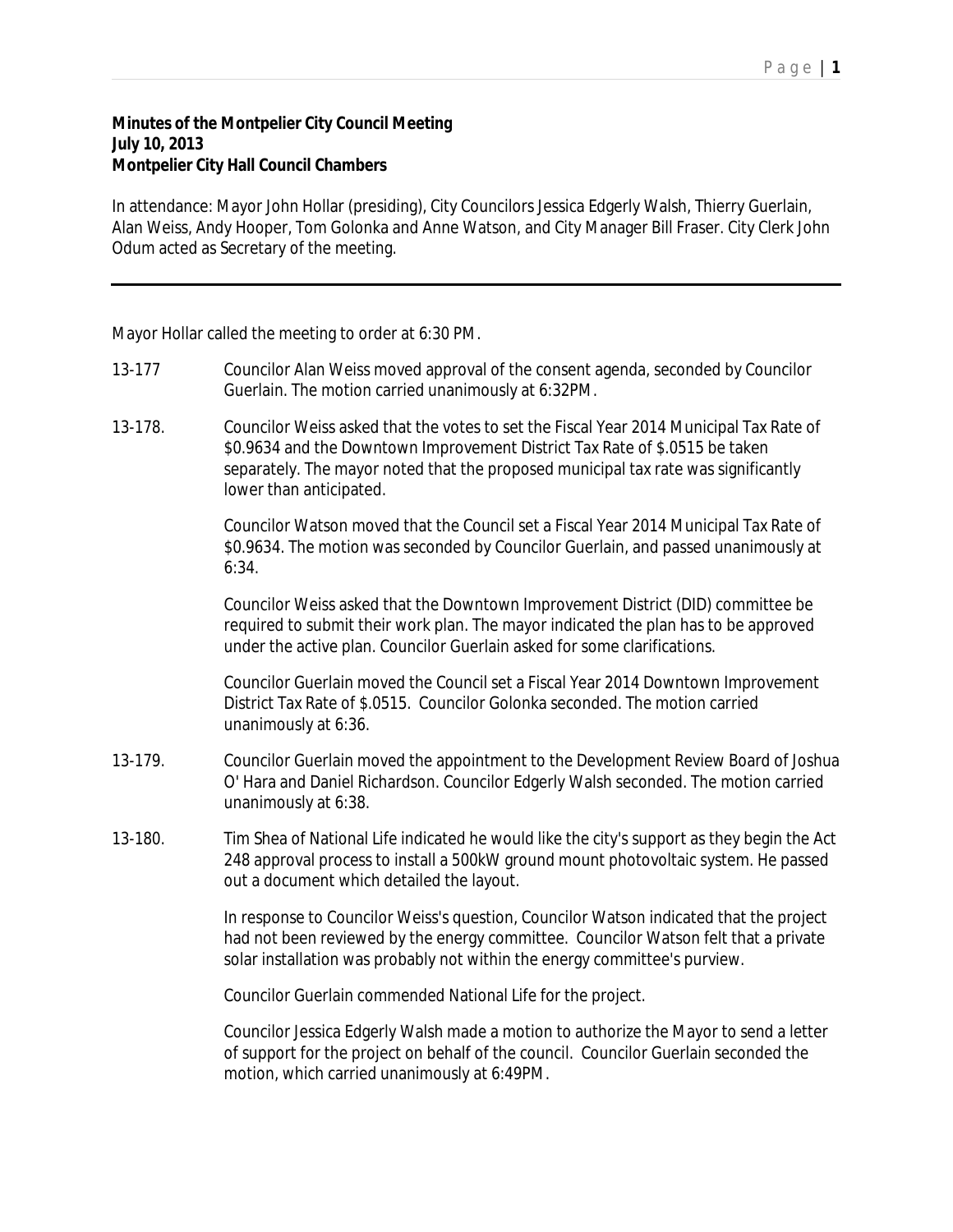13-181. The mayor opened the second public hearing for the consideration of amendments to the City's Code of Ordinances, Chapter 10, Motor Vehicles and Traffic, Article VII. Parking and Parking Meter Zones, Section 10-716. PARKING PROHIBITED, as it relates to certain parking restrictions on East State Street at 6:49.

The public hearing was closed at 6:50.

Councilor Guerlain, seconded by Councilor Edgerly Walsh moved approval of the proposed amendments to the City's Code of Ordinances, Chapter 10, Motor Vehicles and Traffic, Article VII. Parking and Parking Meter Zones, Section 10-716. PARKING PROHIBITED, as it relates to certain parking restrictions on East State Street. The motion carried unanimously at 6:51.

13-182. The mayor opened the second public hearing to consider proposed amendments to the City's Code of Ordinances as they relate to various licenses issued by the City at 6:51. The Clerk noted syntax corrections made at the mayor's request during the previous public hearing on the issue.

The public hearing was closed at 6:52.

Councilor Golonka moved approval of the proposed amendments to the City's Code of Ordinances as they relate to various licenses issued by the City, with an understanding that the clerk would present the current license fee schedule to the Council at the next meeting, for the purpose of considering further revisions. Councilor Guerlain seconded. The motion carried unanimously at 7:03.

13-183. The mayor opened the second public hearing to consider a proposed amendment to the City's Code of Ordinances, Chapter 4, Building Regulations, Article 11, Codes - §201-4. AMENDMENTS at 7:03. Fire Chief Robert Gowans addressed the council detailing the proposed changes to the city's sprinkler ordinance.

> The Mayor noted needed the proposal grammatical adjustments (strike the word "do" and "however" from the first sentence. Second section - change "can" to "may") and closed the public hearing at 7:07.

Councilor Alan Weiss made a motion to approve the proposed amendment to the City's Code of Ordinances, Chapter 4, Building Regulations, Article 11, Codes - §201-4. AMENDMENTS with the grammatical changes. The motion was seconded by Councilor Edgerly Walsh and passed unanimously at 7:08.

13-185. The Council opened a discussion regarding Fire Department pull-boxes, placed on the agenda at Councilor Guerlain's request.

> Chief Gowans gave a report on status of the boxes. He indicated the city was spending less than \$1000 a year on maintenance, but noted that it was starting to creep up. He indicated he had no objection to their removal, but that he has heard from citizens that have concerns about doing so. He noted that it had been over 20 years since a fire had been reported from a pull box. He also indicated that representatives of the Vermont Center for Independent Living (VCIL) had no objections to their removal - and that the boxes, in fact, were not handicapped accessible.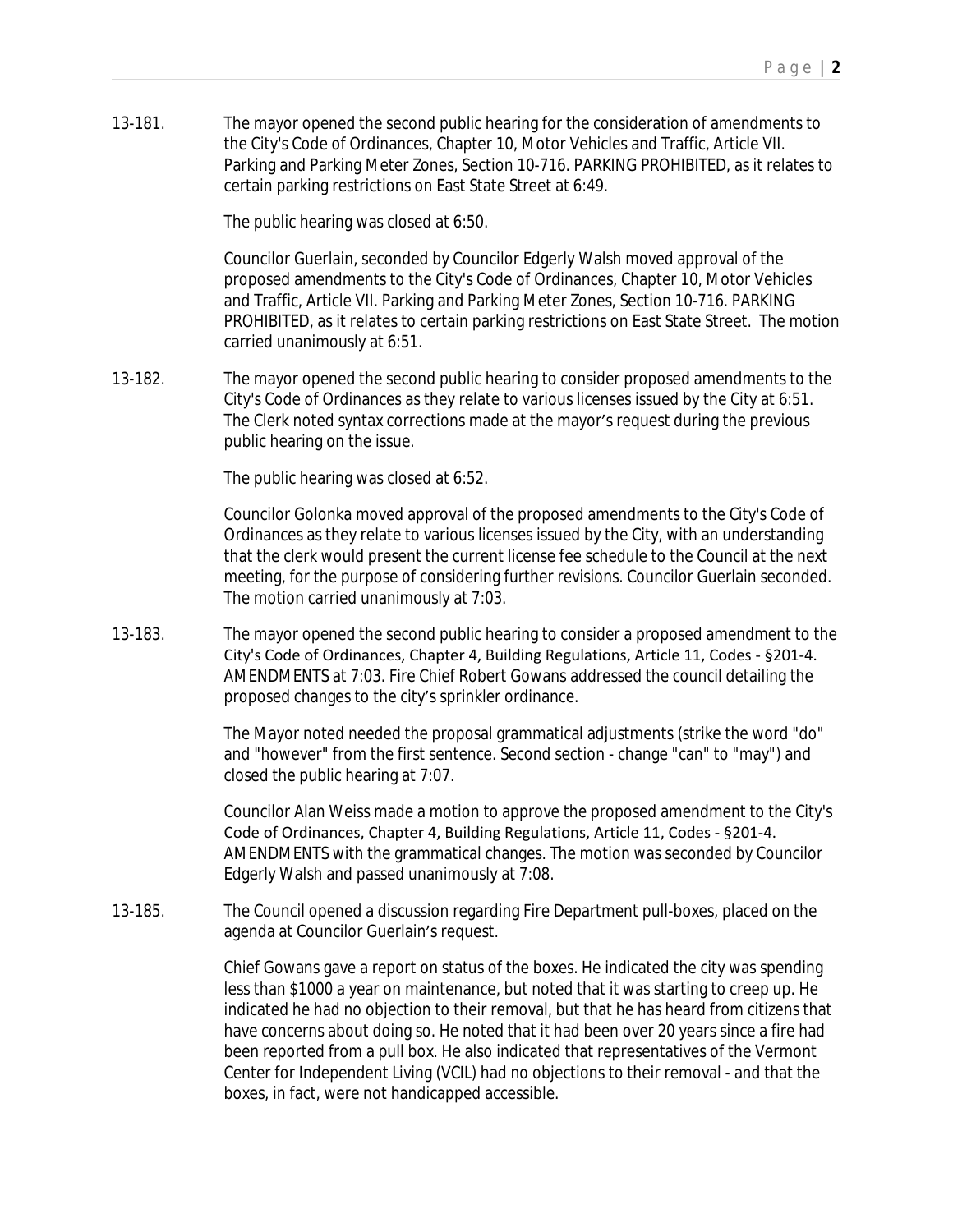Councilor Weiss asked about the routing of 911 calls.

Councilors had questions about the boxes' disposal if removed. Gowans reported they were popular items for sale on eBay.

In response to a question from Councilor Weiss, the Chief suggested a public notification of the removal of the boxes, if such action is settled upon by the council. He also noted that Barre City has shown interest in purchasing some of the boxes for their system

Councilor Golonka moved that the Council authorize the Fire Department to remove the pull-boxes, instruct Chief Gowans to determine their appropriate disposal method and set September 1st as the removal date for purposes of public notification. Councilor Weiss seconded. The motion carried unanimously at 7:20.

- 13-184. The Council discussed the proposed consolidation of the Central Vermont Regional Planning Commission and the Central Vermont Economic Development Corporation. Assistant City Manager Jessie Baker reported that the board received feedback from municipalities that was against merger, so the board was backing away from the proposal for the time being.
- 13-186. The status of the City Council's Goal to "provide and receive comprehensive, accessible and useful information to and from constituent groups about the City government and the community" was discussed. Assistant City Manager Baker gave an overview of the goal status.

Councilor Weiss asked if there was a specific plan for collecting feedback from the public. Baker referenced the decision to step back from the citizen survey, as well as expected enhancements to existing technological platforms in developing a plan. Weiss spoke supportively about the survey.

A brief discussion of the cost and structure of Front Porch Forum system followed.

13-187. Councilor Guerlain shared his delight in seeing fewer utility poles. He suggested bartering space to Fairpoint for more pole removal. He further reported that, in regards to last meeting's discussion on the north branch dam, that he was told that the emergency planning exemption the dam had received was not significantly impactful on the overall permitting process.

> Councilor Weiss reported that he attended the recent Vermont League of Cities and Towns (VLCT) meeting that concerned state funding for service consolidation. He also reported that the charter committee was nearly done with its work, and that the council should provide guidance on the format with which it wants to receive the recommended changes.

Councilor Watson expressed her gratitude for the USS Montpelier glasses.

13-188. The Mayor reported on his lunch with the USS Montpelier crew, where he gave them a key to the city and received a plaque. The City Manager noted that there was a basket of other gifts from the crew.